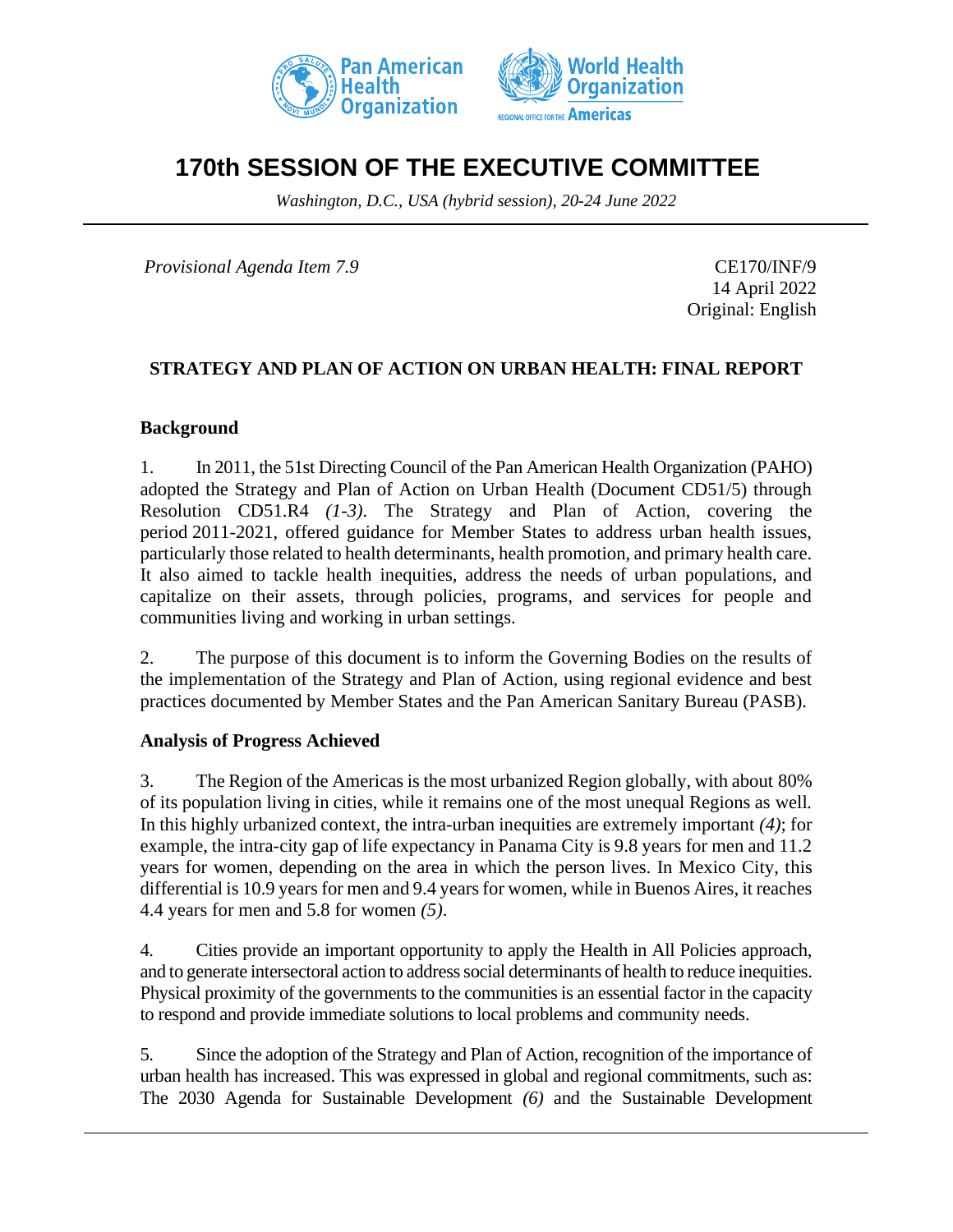Goal (SDG) 11, "Making cities and human settlements inclusive, safe, resilient, and sustainable"; the Plan of Action on Health in All Policies *(7, 8)*; the New Urban Agenda adopted in 2016 *(9)*, the Shanghai Declaration on Promoting Health in the 2030 Agenda for Sustainable Development *(10)*, and the Consensus on Healthy Cities 2016 *(11)*; and the PAHO Strategy and Plan of Action on Health Promotion within the Context of the Sustainable Development Goals 2019-2030 (Document CD57/10) *(12)*, among others.

6. Cities have also been at the forefront of the COVID-19 pandemic, and the recognition of the role of local governments in combatting health emergencies has become even more evident. The impact of COVID-19 at city level has not been homogeneous. It disproportionately affected the populations in situation of vulnerability, with less access to basic services, such as water and sanitation, safe and affordable housing, decent work, social protection, etc. *(13, 14)*. Therefore, cities need to continue to preserve the health and wellbeing of their inhabitants and, particularly, to reduce health inequities.

7. PASB has provided technical cooperation and has used its convening power to strengthen healthy city action at the national and city levels. This includes but is not limited to: The revitalization of the Healthy Municipalities, Cities and Communities movement in the Region; the initiative Partnership for Healthy Cities; the Age-friendly Cities and Communities Initiative; the BreatheLife campaign; and the Framework for Tuberculosis Control in Large Cities *(15)*. Additionally, special attention has been placed on strengthening local governance through the Global Project Urban Governance for Health and Wellbeing *(16)*, and on creating evidence for action through the PAHO/WHO Collaborating Centers and the consortium Urban Health in Latin America (known as SALURBAL) *(17)*, among others.

8. For each specific objective, a brief analysis of progress is presented below. The assessment of the indicators follows the criteria for rating outcome and output indicators at regional level as presented in Annex B of Addendum I to the Report of the End of Biennium Assessment of the PAHO Program and Budget 2018-2019/Final Report on the Implementation of the PAHO Strategic Plan 2014-2019 (Document CD58/5, Add. I) *(18)*.

# *Specific Objective 1: Develop urban health policies*

9. Many cities in the Region have included health on their political agenda, and have developed explicit urban health policies. Urban governance for health and wellbeing has increased in importance, and action in this area has been strengthened. The COVID-19 pandemic has highlighted the importance of working on health and wellbeing at all levels of government and the key role urban and local governments play in addressing health issues.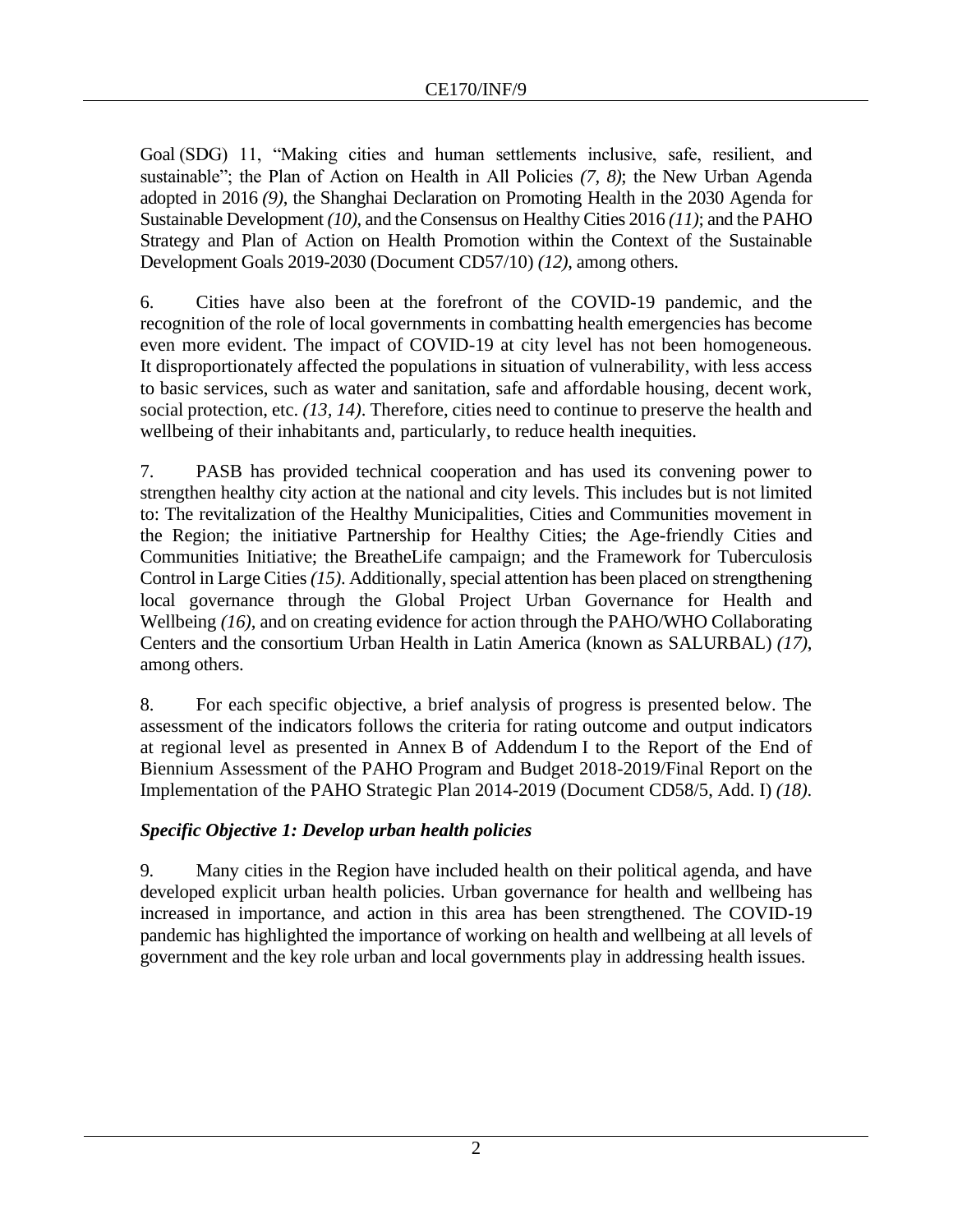| <b>Objective 1.1:</b> Develop urban health policies                                                                                                                                                                                            |                                                                                                                                                                                                                                                                                                                                                                                                                                  |
|------------------------------------------------------------------------------------------------------------------------------------------------------------------------------------------------------------------------------------------------|----------------------------------------------------------------------------------------------------------------------------------------------------------------------------------------------------------------------------------------------------------------------------------------------------------------------------------------------------------------------------------------------------------------------------------|
| Indicator, baseline, and target                                                                                                                                                                                                                | <b>Status</b>                                                                                                                                                                                                                                                                                                                                                                                                                    |
| Number of countries with national<br>development plans and policies at the<br>national and subnational levels, as<br>appropriate, that introduce health and<br>health equity into urban development<br>Baseline (2011): 6<br>Target (2021): 18 | <i>Exceeded.</i> By 2021, 21 countries had introduced<br>health into their national, subnational, and urban<br>development plans and policies (19). For example,<br>countries such as Colombia and Mexico are<br>implementing the project on urban governance for<br>health and wellbeing. Additionally, in countries such<br>as Brazil, Canada, Ecuador and Mexico, health in<br>cities is included in their development plans. |

## *Specific Objective 2: Adjust urban health services to promote health and improve coverage*

10. As part of the Primary Health Care (PHC) approach and the Strategy on Universal Access to Health and Universal Health Coverage *(20)*, most countries have included to some degree a focus on local level health services in their national health plans. The integrated networks of health services, as part of PHC, have a strong focus on taking action to the territory in responding to the needs of their populations. Additionally, the new model of care focuses on the needs of individuals, families, and communities and emphasizes the health systems' contribution to people's health and the wellbeing of people in their cities and communities *(21)*.

| <b>Objective 2.1:</b> Adjust urban health services to promote health and improve coverage                                                                                                                                          |                                                                                                                                                                                                                                      |  |
|------------------------------------------------------------------------------------------------------------------------------------------------------------------------------------------------------------------------------------|--------------------------------------------------------------------------------------------------------------------------------------------------------------------------------------------------------------------------------------|--|
| Indicator, baseline, and target                                                                                                                                                                                                    | <b>Status</b>                                                                                                                                                                                                                        |  |
| Number of countries with a National Health Plan,<br>and subnational health plan, as appropriate,<br>integrating a health equity framework with<br>consideration of vulnerable groups<br>Baseline $(2011)$ : 6<br>Target (2021): 25 | Achieved. By 2021, 25 countries had<br>integrated urban health into their national<br>health plan agendas by enhancing<br>intersectoral collaboration and community<br>participation, and utilizing evidence-based<br>interventions. |  |

## *Specific Objective 3: Construct health-promoting normative frameworks and participatory governance strategies*

11. PAHO and WHO have developed several guidelines aimed at or including components for promoting health in cities, including guidelines on: Air pollution, such as BreatheLife; urban planning *(22)*; healthy cities *(23)*; road safety *(24)*; tuberculosis control, such as the Framework for Tuberculosis Control in Large Cities *(15)*; public policy, such as the Health in All Policies framework *(25)*; and the COVID-19 response *(13, 26, 27)*. Also, the PAHO/SALURBAL "Health in All Urban Policies" document has served as guidance on how urban policies that affect urban environments can be leveraged to build healthy, inclusive cities *(28)*.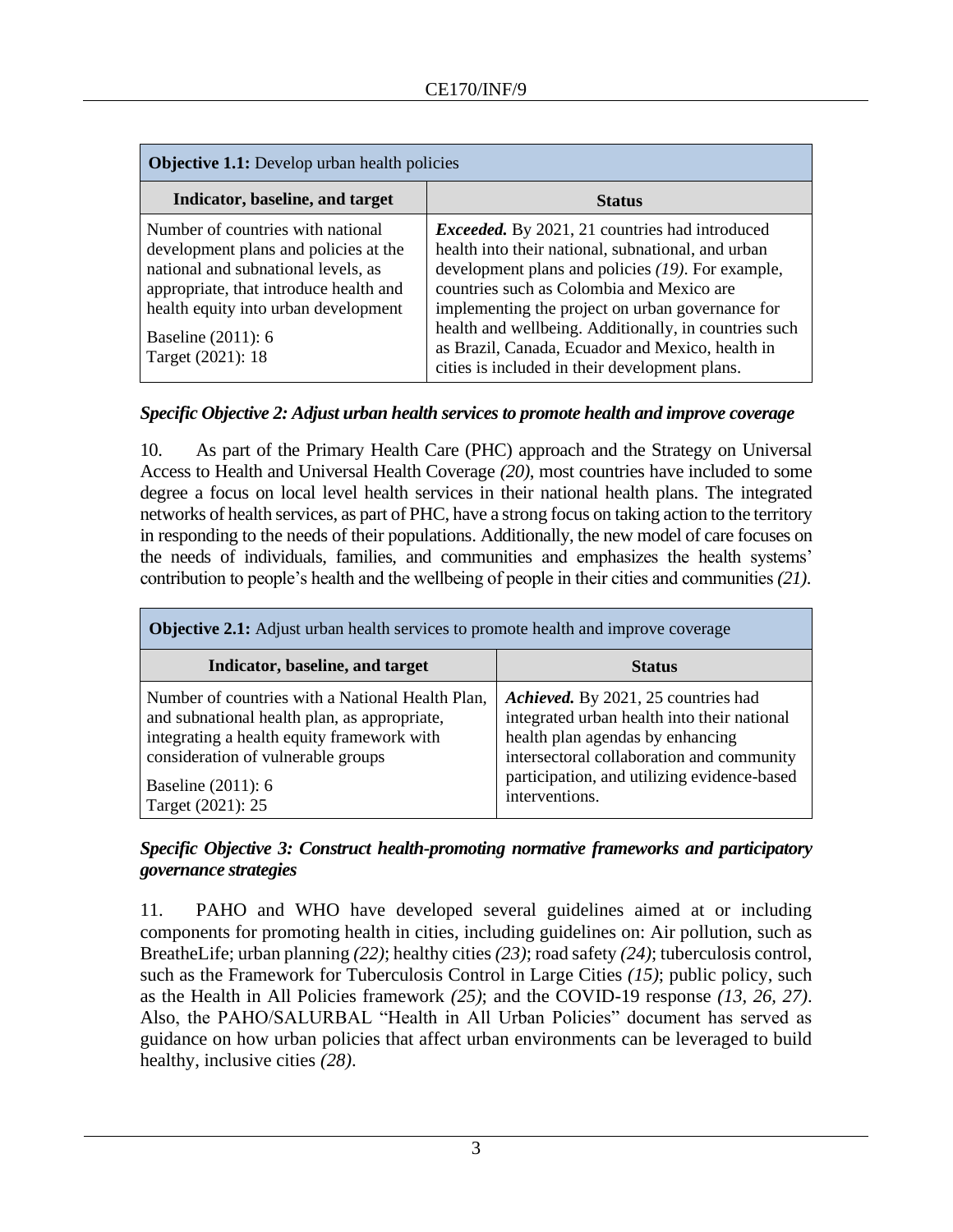| <b>Objective 3.1:</b> Construct health-promoting normative frameworks and participatory governance |  |
|----------------------------------------------------------------------------------------------------|--|
| strategies                                                                                         |  |

| Indicator, baseline, and target                                                                                                         | <b>Status</b>                                                                                                                                                                                                                                                                                                                                                                                                                                                                                                                                                      |
|-----------------------------------------------------------------------------------------------------------------------------------------|--------------------------------------------------------------------------------------------------------------------------------------------------------------------------------------------------------------------------------------------------------------------------------------------------------------------------------------------------------------------------------------------------------------------------------------------------------------------------------------------------------------------------------------------------------------------|
| Number of countries that apply<br>PAHO public health guidelines for<br>urban health planning<br>Baseline (2011): 3<br>Target (2021): 18 | <i>Exceeded.</i> By 2021, 25 countries had applied PAHO<br>public health guidelines for urban health planning. For<br>example, more than 20 cities in the Region from<br>12 countries had joined the BreatheLife campaign,<br>which mobilizes cities and people to bring air pollution<br>to safe levels by 2030. Additionally, the WHO Age-<br>friendly Cities and Communities initiative is being<br>implemented in over 50 cities, with 11 countries in<br>Latin America and the Caribbean having at least one<br>city or community engaged in this initiative. |

#### *Specific Objective 4: Expand national and regional networks for healthy urban development*

12. The PAHO movement of Healthy Municipalities, Cities and Communities (HMCC) expanded at national and subnational levels. Highlights of the action of mayors from Latin America include their leading role in the Shanghai Declaration for Healthy Cities during the 9th Global Conference on Health Promotion in 2016 *(10)*. An important achievement for positioning health on the municipal agenda in the Region was the prioritization of health as one of the key concerns in the Latin American Federation of Cities, Municipalities, and Associations of Local Governments (known as FLACMA) in 2019, motivated by PASB.

| <b>Objective 4.1:</b> Expand national and regional networks for healthy urban development                                                                                                                               |                                                                                                                                                                                                                                                                                                                                                                                                                                                                                                                                                                                                                                                                                                                                                                                                                                |  |
|-------------------------------------------------------------------------------------------------------------------------------------------------------------------------------------------------------------------------|--------------------------------------------------------------------------------------------------------------------------------------------------------------------------------------------------------------------------------------------------------------------------------------------------------------------------------------------------------------------------------------------------------------------------------------------------------------------------------------------------------------------------------------------------------------------------------------------------------------------------------------------------------------------------------------------------------------------------------------------------------------------------------------------------------------------------------|--|
| Indicator, baseline, and target                                                                                                                                                                                         | <b>Status</b>                                                                                                                                                                                                                                                                                                                                                                                                                                                                                                                                                                                                                                                                                                                                                                                                                  |  |
| Number of countries with national<br>healthy municipalities networks<br>applying PAHO Healthy Municipalities<br>Toolkit in communities with more than<br>100,000 inhabitants<br>Baseline (2011): 5<br>Target (2021): 24 | <b>Partially achieved.</b> The work on this area has gone<br>beyond the application of the Healthy<br>Municipalities Toolkit, towards a political<br>approach for urban governance and the integration<br>of health and wellbeing into the municipal agenda.<br>A total of 17 countries have national or subnational<br>local governments networks, including health or<br>healthy municipalities. Mayors from the Americas<br>have reaffirmed their commitment to health<br>promotion through a dynamic, healthy cities,<br>municipalities, and communities' network, as<br>expressed in multiple regional forums (29-30).<br>Additionally, FLACMA, whose memberships<br>encompass more than 16,000 municipalities in the<br>Region, committed to including health promotion<br>as a key element for action in their agendas. |  |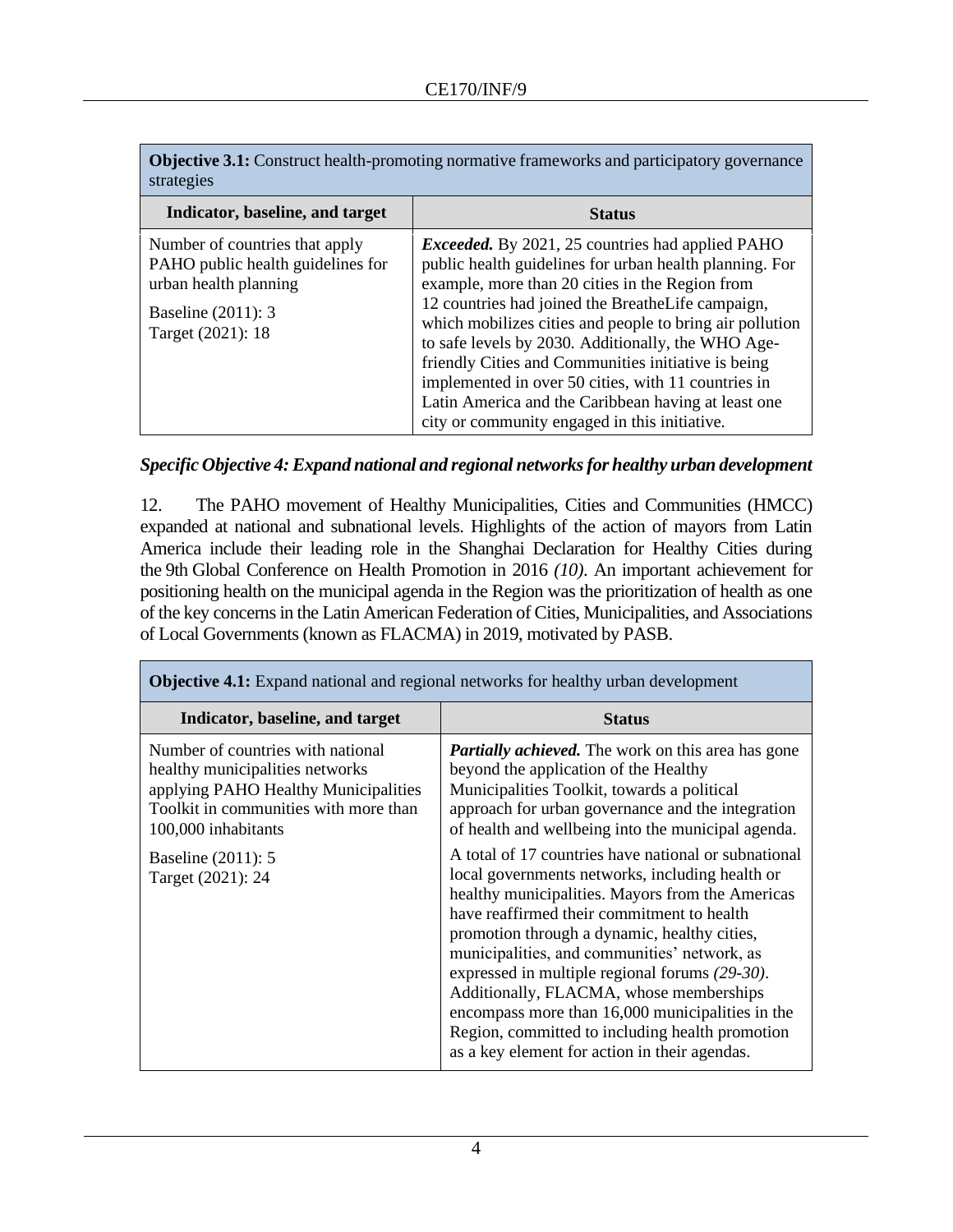| <b>Objective 4.1:</b> Expand national and regional networks for healthy urban development |                                                                                                                                                                                                                                                                                                        |
|-------------------------------------------------------------------------------------------|--------------------------------------------------------------------------------------------------------------------------------------------------------------------------------------------------------------------------------------------------------------------------------------------------------|
| Indicator, baseline, and target                                                           | <b>Status</b>                                                                                                                                                                                                                                                                                          |
|                                                                                           | However, although important progress was made<br>in the Region, there are opportunities for<br>strengthening the work on urban health in the<br>Caribbean; and Belize, Guyana, Haiti, and Saint<br>Lucia have already participated in the Healthy<br>Cities movement, but there is room for expansion. |

### *Specific Objective 5: Strengthen knowledge, capacity, and awareness to respond to emerging urban health challenges*

13. The capacities of local governments to respond to emerging urban health challenges have significantly increased over the years, which accelerated during the COVID-19 pandemic. Capacity building supported by PASB has taken place, both through presential and virtual means, on topics such as Health in All Policies through partners such as the Oswaldo Cruz Foundation (Fiocruz) in Brazil, the Latin American School of Social Sciences (FLACSO) in Chile, and the National Institute of Public Health (INSP) in Mexico. Topics also included housing *(31)*, among others. Particularly relevant during the COVID-19 pandemic response were capacity-building webinars carried out in collaboration with FLACMA.<sup>1</sup> Additionally, PASB co-produced the virtual course Making Cities Resilient with the United Nations Office for South-South Cooperation (UNOSCC) and the United Nations Office for Disaster Risk Reduction (UNDRR) *(32)*. Also, in the context of the COVID-19 pandemic, cities of the region produced case studies on their response to the emergency, as part of a global initiative facilitated by UNOSCC and PASB. Furthermore, the knowledge base on urban health has increased through extensive research carried out on urban health by partners such as SALURBAL *(28)* and PAHO/WHO Collaborating Centers *(33)*, among others. In 2021 the Region of the Americas were the virtual host of the International Conference on Urban Health, jointly organized between SALURBAL, the International Society on Urban Health, and PASB, which provided an important platform for exchange among city leaders, academics, and international organizations on urban health. $<sup>2</sup>$ </sup>

<sup>&</sup>lt;sup>1</sup> For instance, the FLACMA-OPS series of five international webinars held between 2020 and 2021.

<sup>&</sup>lt;sup>2</sup> See 17th International Conference on Urban Health. Transforming our Collective Urban Future: Learning from COVID-19. Available from: [http://www.isuhconference.org/.](http://www.isuhconference.org/)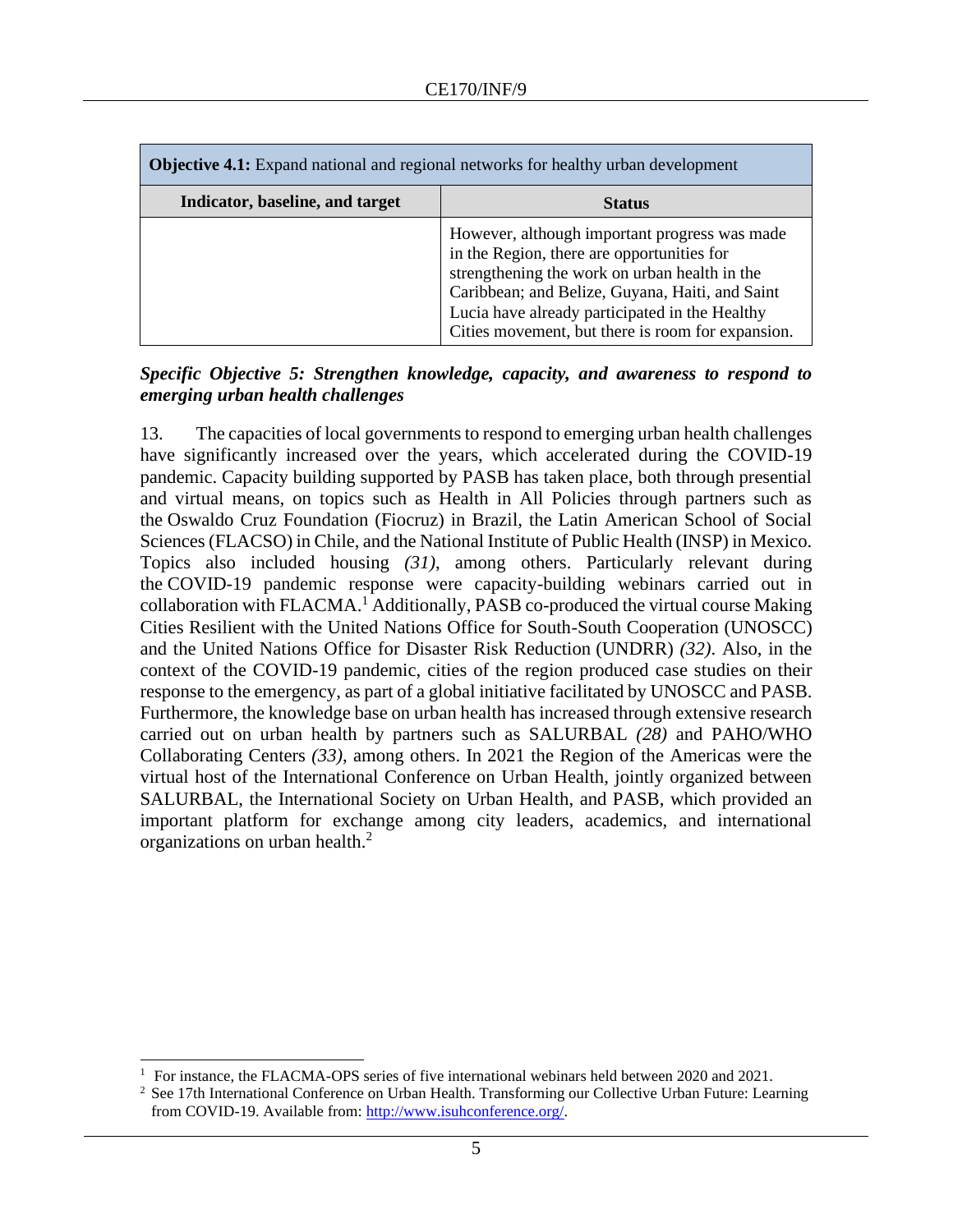| <b>Objective 5.1:</b> Strengthen knowledge, capacity, and awareness to respond to emerging urban<br>health challenges                                                                                                                         |                                                                                                                                                                                                                                                                                                                                                                                                                                                                                                                                                                                                                                                                                                                                                                        |
|-----------------------------------------------------------------------------------------------------------------------------------------------------------------------------------------------------------------------------------------------|------------------------------------------------------------------------------------------------------------------------------------------------------------------------------------------------------------------------------------------------------------------------------------------------------------------------------------------------------------------------------------------------------------------------------------------------------------------------------------------------------------------------------------------------------------------------------------------------------------------------------------------------------------------------------------------------------------------------------------------------------------------------|
| Indicator, baseline, and target                                                                                                                                                                                                               | <b>Status</b>                                                                                                                                                                                                                                                                                                                                                                                                                                                                                                                                                                                                                                                                                                                                                          |
| Number of countries with surveillance<br>systems that include indicators for<br>urban health<br>Baseline (2011): 4<br>Target (2021): 15                                                                                                       | <i>Exceeded.</i> By 2021, 24 countries had achieved the<br>indicator of having surveillance systems with urban<br>health indicators. In addition, many countries have<br>disaggregated data at local level, with some of them<br>having multiple cities that include indicators for<br>urban health.                                                                                                                                                                                                                                                                                                                                                                                                                                                                   |
| Number of countries that apply<br>guidelines on assessment and action<br>tools for health impact and/or health<br>equity impact assessments in national<br>or city policies, programs, or projects<br>Baseline (2011): 3<br>Target (2021): 15 | Achieved. By 2021, 15 countries had achieved the<br>indicator. This includes, for example: The<br>implementation of Innov $8^3$ in Chile (34); more<br>recently, the implementation of the special Initiative<br>on Social Determinants of Health and Equity in Chile,<br>Colombia, Costa Rica, El Salvador, and Peru; and the<br>Urban Governance for Health and Wellbeing in<br>Colombia and Mexico, which include the application<br>of health equity impact assessment tools at local level.<br>Moreover, a health problem prioritization tool,<br>considering social determinants of health and equity,<br>has been developed and applied in cities. Additionally,<br>the Urban HEART initiative continues to be of interest<br>for several cities in the Region. |

**Objective 5.1:** Strengthen knowledge, capacity, and awareness to respond to emerging urban

# **Lessons Learned**

14. Since 2011, interest on health in cities has grown significantly. Urban health was included in new frameworks such as the 2030 Agenda for Sustainable Development and the New Urban Agenda *(9)* developed by the United Nations Human Settlements Program (UN-Habitat) and the PAHO Strategy and Plan of Action on Health Promotion within the Context of the Sustainable Development Goals 2019-2030 *(12)*, which has a specific strategic line on governance including urban health. During this same period, evidence on urban health in the Region has also increased and, based on those new insights, action on urban health has shifted from a focus on leadership from Ministries of Health, as was proposed in this Strategy and Plan of Action, to city-lead action supported by the Ministries of Health.

15. The city level provides good opportunities to apply the health promotion and a social determinants approach to public policies to improve the health and wellbeing of people, their families, and communities. In this context, the participation of communities in the policy making cycle at local level is essential for good governance, to improve health

<sup>3</sup> Innov8 is an approach to reorient national health programs towards the integration of equity and to leave no one behind.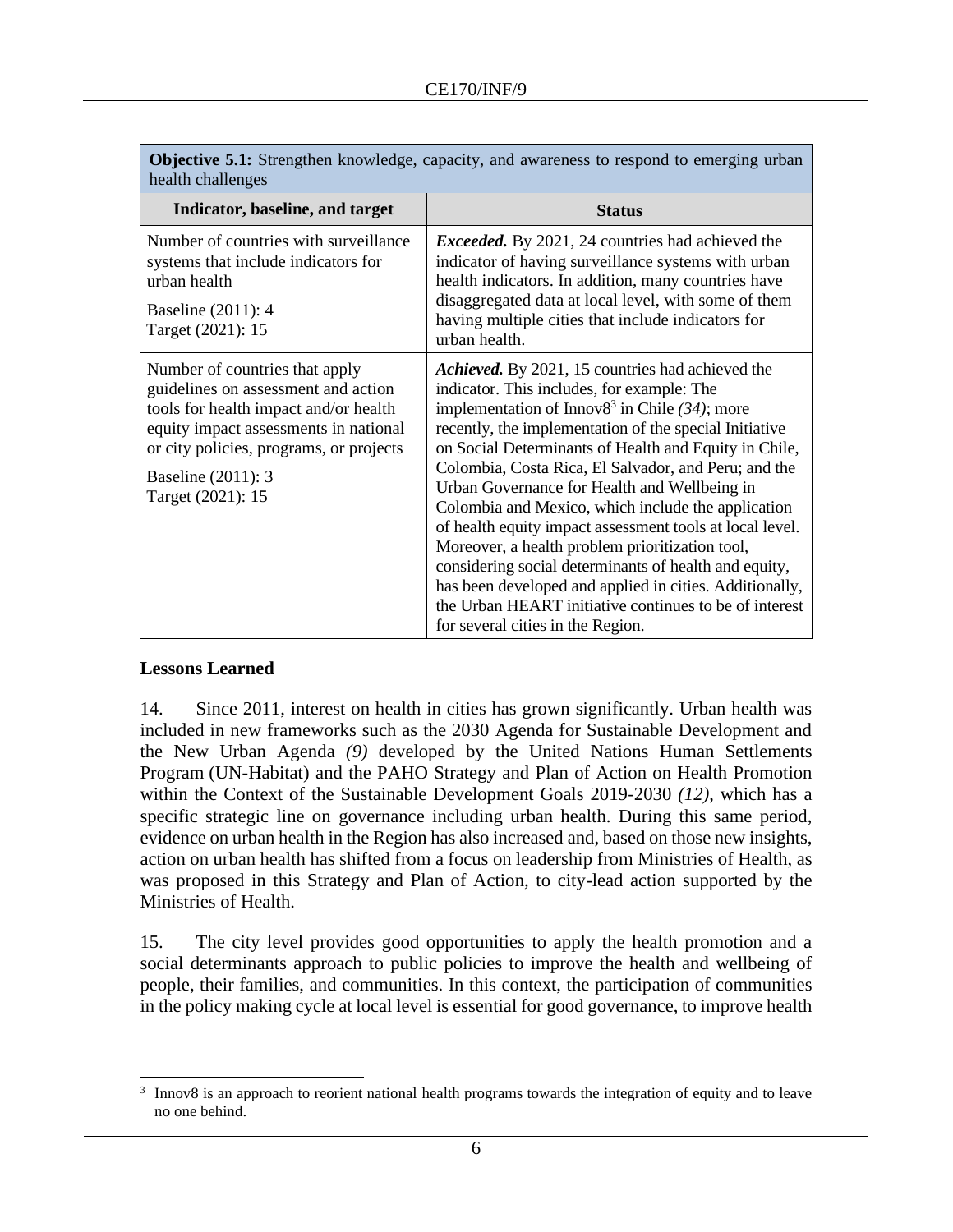and wellbeing in cities. Action at city level also provides an opportunity to accelerate the achievements of the 2030 Agenda with an equity focus.

16. The COVID-19 pandemic highlighted the need to work with local governments and their key role in implementing public policies towards equity, addressing social determinants of health, and fostering community and civil society participation. The pandemic also highlighted the key role of local governments in adapting public health measures to the local contexts and the specific needs of populations in situation of vulnerability. Moreover, the pandemic highlighted the importance of coordination between the national, subnational, and city level governments, and served as a catalyst to transform the ways in which urban health is addressed. This included how health issues were understood and addressed from sectors beyond the health sector at local level.

# **Action Needed to Improve the Situation**

- 17. The following actions are presented for consideration by the Member States:
- a) Recognize the crucial position of local and urban governments for implementing a Health in All Policies approach, addressing social determinants of health, and reducing health inequities.
- b) Strengthen the territorial application of the 2030 Agenda, with specific opportunities for SDG 3 and SDG 11 in cities through good governance for health and wellbeing, as well as for other health related SDGs.
- c) Enhance participation of local governments in national and international decision-making mechanisms on polices that impact health and wellbeing, based on the recognition of the critical role that local governments play in promoting health and responding to health challenges, which has become even more evident during the COVID-19 pandemic.
- d) Foster better alignment between various levels and sectors of government to improve health at city level, with appropriate support from Ministries of Health.
- e) Strengthen commitment and capacities at city level to foster action on social determinants of health through intersectoral action, with active participation of community and civil society organizations.
- f) Promote the use of tools and methodologies for the integration of social determinants and equity in city policies.
- g) Strengthen the generation of disaggregated data with an equity lens at local level for evidence-based decision-making.
- h) Expand and strengthen the regional movement of HMCC supported by PASB.
- i) Create platforms and mechanisms to facilitate the fluid exchange of experiences between cities.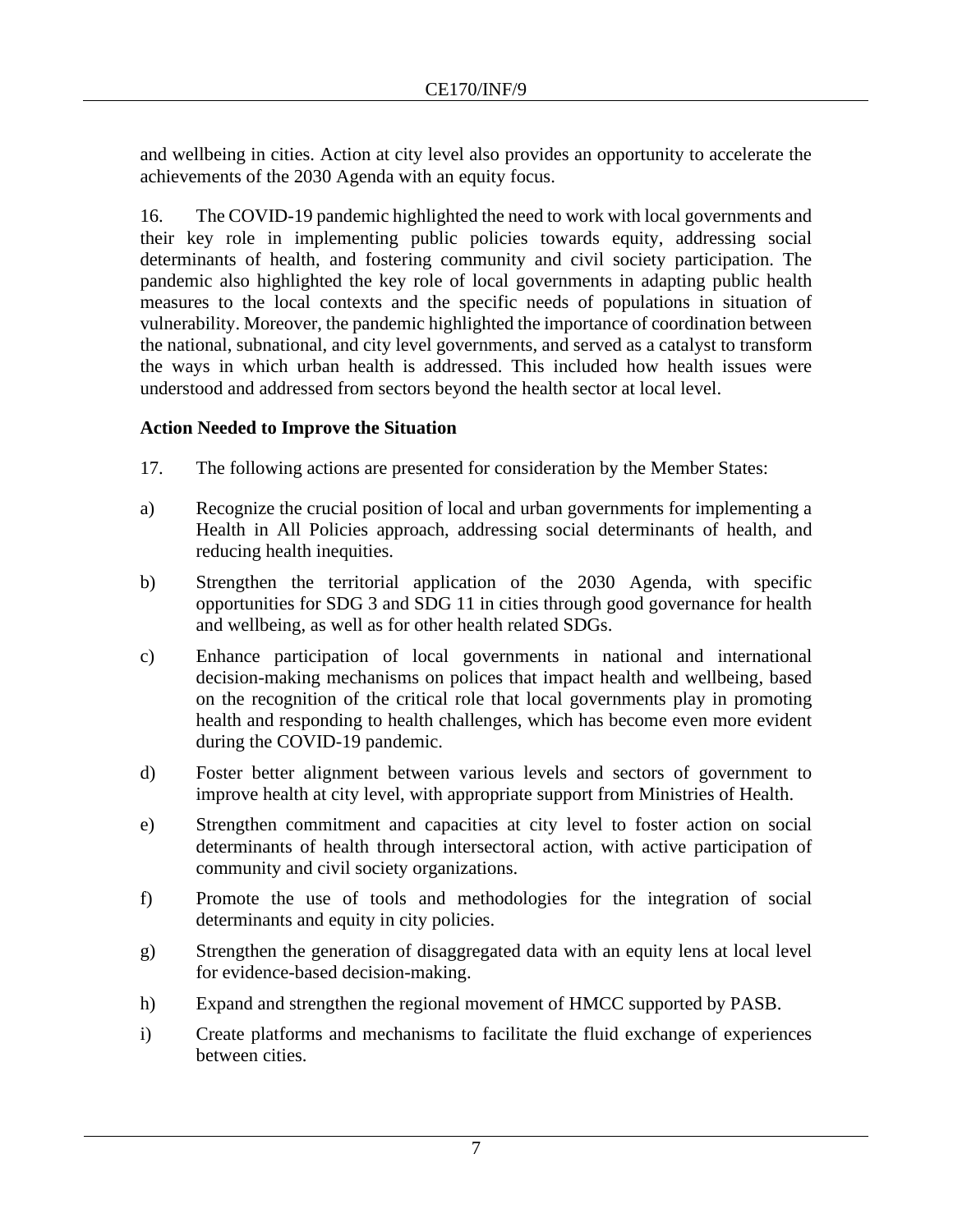- j) Create synergies between existing PAHO and WHO networks in cities such as the HMCC, the WHO Global Network for Age-friendly Cities, and the Partnership for Healthy Cities, among others, to avoid duplication and increase effectiveness, at regional, national, subnational, and local level.
- k) Improve coordination with other UN Agencies, particularly UN-Habitat, around the 2030 Agenda goals on health and cities.
- l) Continue implementation of the Strategy and Plan of Action on Health Promotion within the Context of the Sustainable Development Goals 2019-2030 to facilitate the support to Member States in continuing the commitment on urban health.

# **Action by the Executive Committee**

18. The Executive Committee is invited to take note of this report and provide any comments it deems pertinent.

# **References**

- 1. Pan American Health Organization. Strategy and Plan of Action on Urban Health [Internet]. 51st Directing Council of PAHO, 63rd Session of the Regional Committee of WHO for the Americas; 2011 Sep 26-30; Washington, DC. Washington, DC: PAHO; 2011 (Document CD51/5) [cited 2022 Jan 25]. Available from: [https://www.paho.org/hq/dmdocuments/2011/CD51-5-e.pdf.](https://www.paho.org/hq/dmdocuments/2011/CD51-5-e.pdf)
- 2. Pan American Health Organization. Strategy and Plan of Action on Urban Health [Internet]. 51st Directing Council of PAHO, 63rd Session of the Regional Committee of WHO for the Americas; 2011 Sep 26-30; Washington, DC. Washington, DC: PAHO; 2011 (Resolution CD51.R4) [cited 2022 Jan 25]. Available from: [https://www.paho.org/hq/dmdocuments/2011/CD51.R4-e.pdf.](https://www.paho.org/hq/dmdocuments/2011/CD51.R4-e.pdf)
- 3. Pan American Health Organization. Strategy and Plan of Action on Urban Health: Midterm Review [Internet]. 56th Directing Council of PAHO, 70th Session of the Regional Committee of WHO for the Americas; 2018 Sep 23-27; Washington, DC.Washington, DC: PAHO; 2018 (Document CD56/INF/22-C) [cited 2022 Jan 25]. Available from: [https://www3.paho.org/hq/index.php?option=com\\_docman&view=download&categ](https://www3.paho.org/hq/index.php?option=com_docman&view=download&category_slug=56-directing-council-english-9964&alias=45880-cd56-inf-22-c-e-strategy-poa-urban-880&Itemid=270&lang=en) [ory\\_slug=56-directing-council-english-9964&alias=45880-cd56-inf-22-c-e-strategy](https://www3.paho.org/hq/index.php?option=com_docman&view=download&category_slug=56-directing-council-english-9964&alias=45880-cd56-inf-22-c-e-strategy-poa-urban-880&Itemid=270&lang=en)[poa-urban-880&Itemid=270&lang=en.](https://www3.paho.org/hq/index.php?option=com_docman&view=download&category_slug=56-directing-council-english-9964&alias=45880-cd56-inf-22-c-e-strategy-poa-urban-880&Itemid=270&lang=en)
- 4. UN-Habitat. World Cities Report 2020: The Value of Sustainable Urbanization [Internet]. Nairobi: UN-Habitat; 2020 [cited 2022 Jan 25]. Available from: [https://unhabitat.org/World%20Cities%20Report%202020.](https://unhabitat.org/World%20Cities%20Report%202020)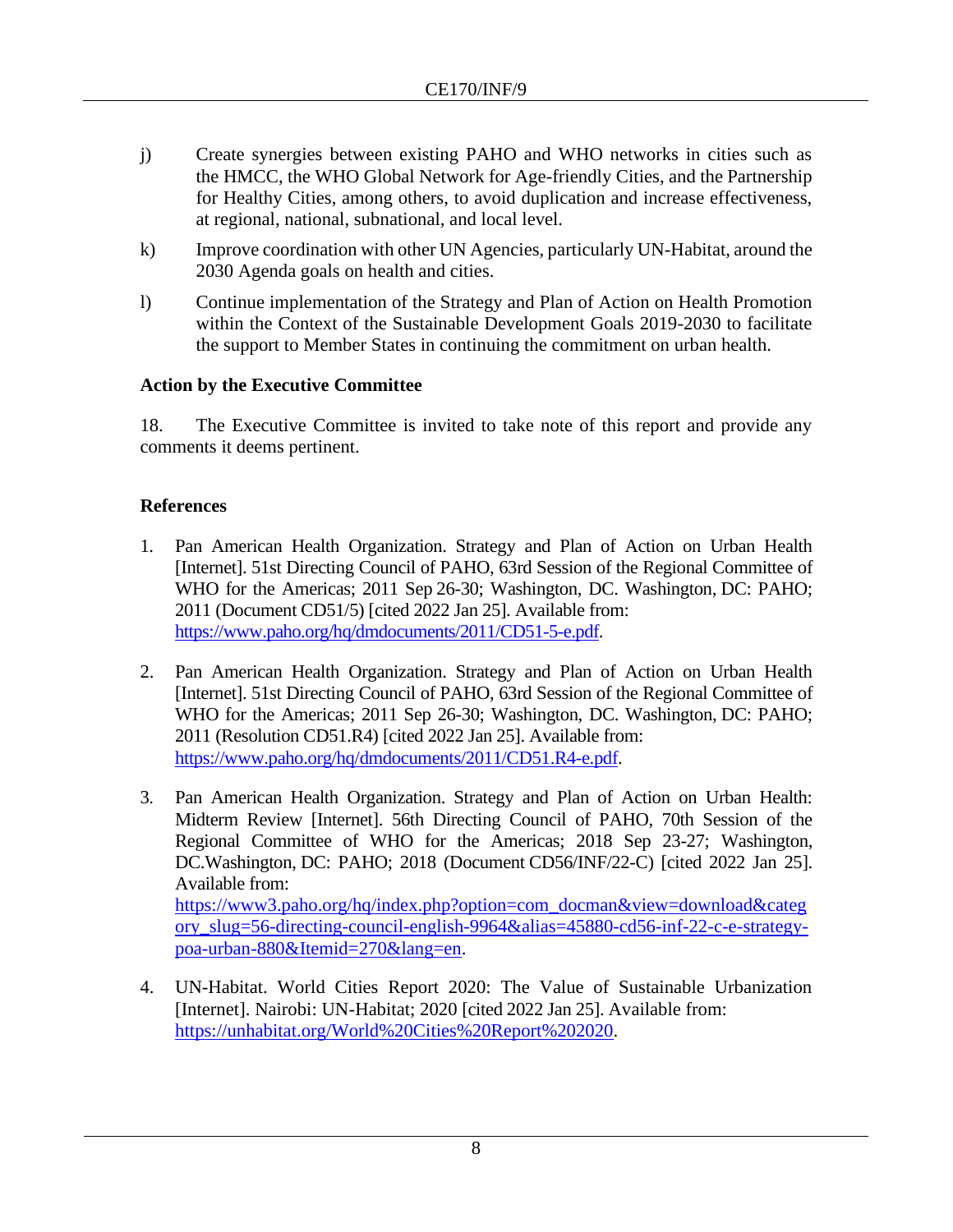- 5. Bilal Usama, Alazraqui Marcio, Caiaffa Waleska, et al. Inequalities in life expectancy in six large Latin American cities from the SALURBAL study: an ecological analysis. The Lancet Planetary Health [Internet]. 2019 Dec; 3 (12): E503-E510. Epub 2019 Dec 10. Available from: [https://doi.org/10.1016/S2542-5196\(19\)30235-9.](https://doi.org/10.1016/S2542-5196(19)30235-9)
- 6. United Nations. Transforming our world: the 2030 Agenda for Sustainable Development [Internet]. Seventieth Session of the General Assembly of the United Nations; 2015 Oct 21; New York. New York: UN; 2015 (Resolution A/RES/70/1) [cited 2021 Nov 1]. Available from: http://www.un.org/en/ga/search/view\_doc.asp?symbol=A/RES/70/1.
- 7. Pan American Health Organization. Plan of Action on Health in all Policies [Internet]. 53rd Directing Council of PAHO, 66th Session of the Regional Committee of WHO for the Americas; 2014 Sep 29-Oct 3; Washington, DC. Washington, DC: PAHO; 2014 (Resolution CD53.R2) [cited 2022 Jan 25]. Available from: [https://www.paho.org/hq/dmdocuments/2014/CD53-R2-e.pdf.](https://www.paho.org/hq/dmdocuments/2014/CD53-R2-e.pdf)
- 8. Pan American Health Organization. Plan of Action on Health in All Policies: Final Report [Internet]. 58th Directing Council of PAHO, 72nd Session of the Regional Committee of WHO for the Americas; 2020 Sep 28-29; Washington, DC. Washington, DC: PAHO; 2020 (Document CD58/INF/3) [cited 2022 Jan 25]. Available from: [https://www.paho.org/en/file/70843/download?token=gF6B3qxP.](https://www.paho.org/en/file/70843/download?token=gF6B3qxP)
- 9. United Nations. New Urban Agenda [Internet]. New York: UN; 2016 [cited 2022 Jan 25]. Available from: [https://unhabitat.org/sites/default/files/2019/05/nua-english.pdf.](https://unhabitat.org/sites/default/files/2019/05/nua-english.pdf)
- 10. World Health Organization. Shanghai Declaration on promoting health in the 2030 Agenda for Sustainable Development [Internet]. 9th Global Conference on Health Promotion; 2016 Nov 21-24; Shanghai: WHO; 2016 [cited 2022 Jan 25]. Available from: [https://www.who.int/publications/i/item/WHO-NMH-PND-17.5.](https://www.who.int/publications/i/item/WHO-NMH-PND-17.5)
- 11. World Health Organization. Shanghai Consensus on Healthy Cities 2016 [Internet]. Geneva: WHO [cited 2022 Jan 25]. Available from: [https://www.who.int/news/item/21-11-2016-9th-global-conference-on-health](https://www.who.int/news/item/21-11-2016-9th-global-conference-on-health-promotion-global-leaders-agree-to-promote-health-in-order-to-achieve-sustainable-development-goals)[promotion-global-leaders-agree-to-promote-health-in-order-to-achieve-sustainable](https://www.who.int/news/item/21-11-2016-9th-global-conference-on-health-promotion-global-leaders-agree-to-promote-health-in-order-to-achieve-sustainable-development-goals)[development-goals.](https://www.who.int/news/item/21-11-2016-9th-global-conference-on-health-promotion-global-leaders-agree-to-promote-health-in-order-to-achieve-sustainable-development-goals)
- 12. Pan American Health Organization. Strategy and Plan of Action on Health Promotion within the Context of the Sustainable Development Goals 2019-2030 [Internet]. 57th Directing Council of PAHO, 71st Session of the Regional Committee of WHO for the Americas; 2019 Sep 30-Oct 4; Washington, DC. Washington, DC: PAHO; 2019 (Document CD57/10) [cited 2021 Nov 1]. Available from: [http://iris.paho.org/xmlui/handle/123456789/51618.](http://iris.paho.org/xmlui/handle/123456789/51618)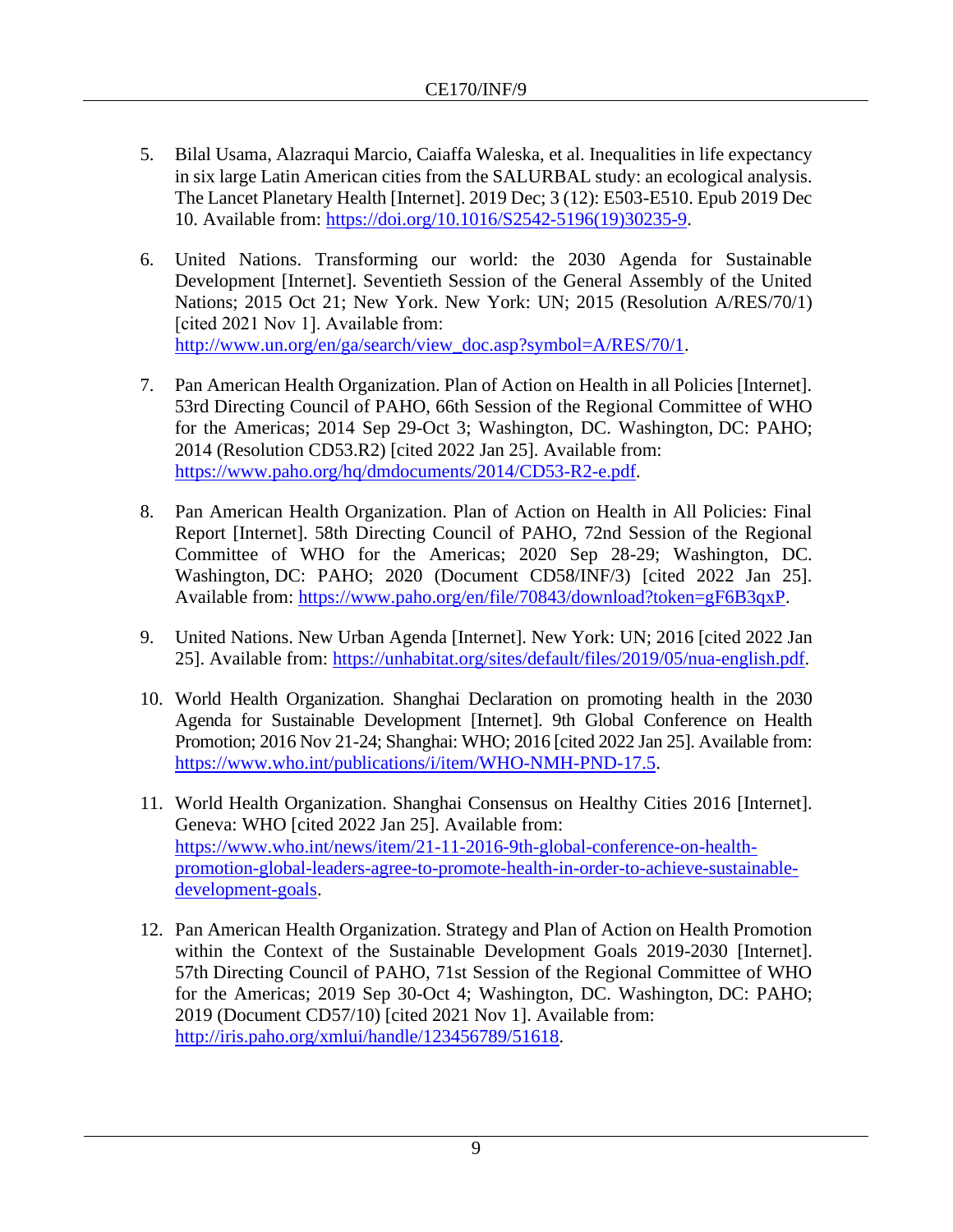- 13. Pan American Health Organization. Guidance for implementing non pharmacological public health measures in populations in situations of vulnerability in the context of COVID-19 [Internet]. 2020 [cited 2022 Jan 25]. Available from: [https://iris.paho.org/bitstream/handle/10665.2/53078/PAHOIMSFPLCOVID-](https://iris.paho.org/bitstream/handle/10665.2/53078/PAHOIMSFPLCOVID-19200021_eng.pdf)[19200021\\_eng.pdf.](https://iris.paho.org/bitstream/handle/10665.2/53078/PAHOIMSFPLCOVID-19200021_eng.pdf)
- 14. United Nations. Policy Brief: COVID-19 in an Urban World [Internet]. July 2020 [cited 2022 Jan 25]. Available from: [https://www.un.org/sites/un2.un.org/files/sg](https://www.un.org/sites/un2.un.org/files/sg_policy_brief_covid_urban_world_july_2020.pdf)\_policy\_brief\_covid\_urban\_world\_july\_2020.pdf.
- 15. Pan American Health Organization. Framework for Tuberculosis Control in Large Cities of Latin America and the Caribbean [Internet]. Washington, DC. Washington, DC: PAHO; 2016 [cited 2022 Jan 25]. Available from: [https://www.paho.org/en/documents/framework-tuberculosis-control-large-cities](https://www.paho.org/en/documents/framework-tuberculosis-control-large-cities-latin-america-and-caribbean-2016)[latin-america-and-caribbean-2016.](https://www.paho.org/en/documents/framework-tuberculosis-control-large-cities-latin-america-and-caribbean-2016)
- 16. World Health Organization. Promoting Urban Governance for Health and Wellbeing Mayors' meeting. 2021. Available from: [https://cdn.who.int/media/docs/default-source/documents/social-determinants-of](https://cdn.who.int/media/docs/default-source/documents/social-determinants-of-health/flyer-mayors-meeting_draft.pdf)[health/flyer-mayors-meeting\\_draft.pdf.](https://cdn.who.int/media/docs/default-source/documents/social-determinants-of-health/flyer-mayors-meeting_draft.pdf)
- 17. Urban Health Network in Latin America and the Caribbean. LAC-Urban Health. Available from: [https://drexel.edu/lac/salurbal/overview/.](https://drexel.edu/lac/salurbal/overview/)
- 18. Pan American Health Organization. Report of the End-of-biennium Assessment of the PAHO Program and Budget 2018-2019/Final Report on the Implementation of the PAHO Strategic Plan 2014-2019 [Internet]. 58th Directing Council of PAHO, 72nd Session of the Regional Committee of WHO for the Americas; 2020 Sep 28-29; Virtual Session. Washington, DC: PAHO; 2020 (Document CD58/5, Add. I) [cited 2022 Jan 25]. Available from: [https://www.paho.org/en/documents/cd585-add-i-report-end-biennium-assessment](https://www.paho.org/en/documents/cd585-add-i-report-end-biennium-assessment-paho-program-and-budget-2018-2019final-report)[paho-program-and-budget-2018-2019final-report.](https://www.paho.org/en/documents/cd585-add-i-report-end-biennium-assessment-paho-program-and-budget-2018-2019final-report)
- 19. Pan American Health Organization. Web-based review of National Development Plans of Member States. Washington, DC. PAHO; 2018 [cited 2022 Jan 25]. Available from: [https://www.paho.org/hq/index.php?option=com\\_docman&task=doc\\_view&gid=44](https://www.paho.org/hq/index.php?option=com_docman&task=doc_view&gid=44930&Itemid=270&lang=en) [930&Itemid=270&lang=en.](https://www.paho.org/hq/index.php?option=com_docman&task=doc_view&gid=44930&Itemid=270&lang=en)
- 20. Pan American Health Organization. Strategy for Universal Access to Health and Universal Health Coverage [Internet]. 53rd Directing Council of PAHO, 66th Session of the Regional Committee of WHO for the Americas. 2014 Sep 29-Oct 3. Washington, DC. Washington, DC: PAHO; 2014 (Document CD53/5, Rev. 2) [cited 2022 Jan 25]. Available from: [https://www.paho.org/en/documents/strategy-universal-access-health-and-universal-](https://www.paho.org/en/documents/strategy-universal-access-health-and-universal-health-coverage)

[health-coverage.](https://www.paho.org/en/documents/strategy-universal-access-health-and-universal-health-coverage)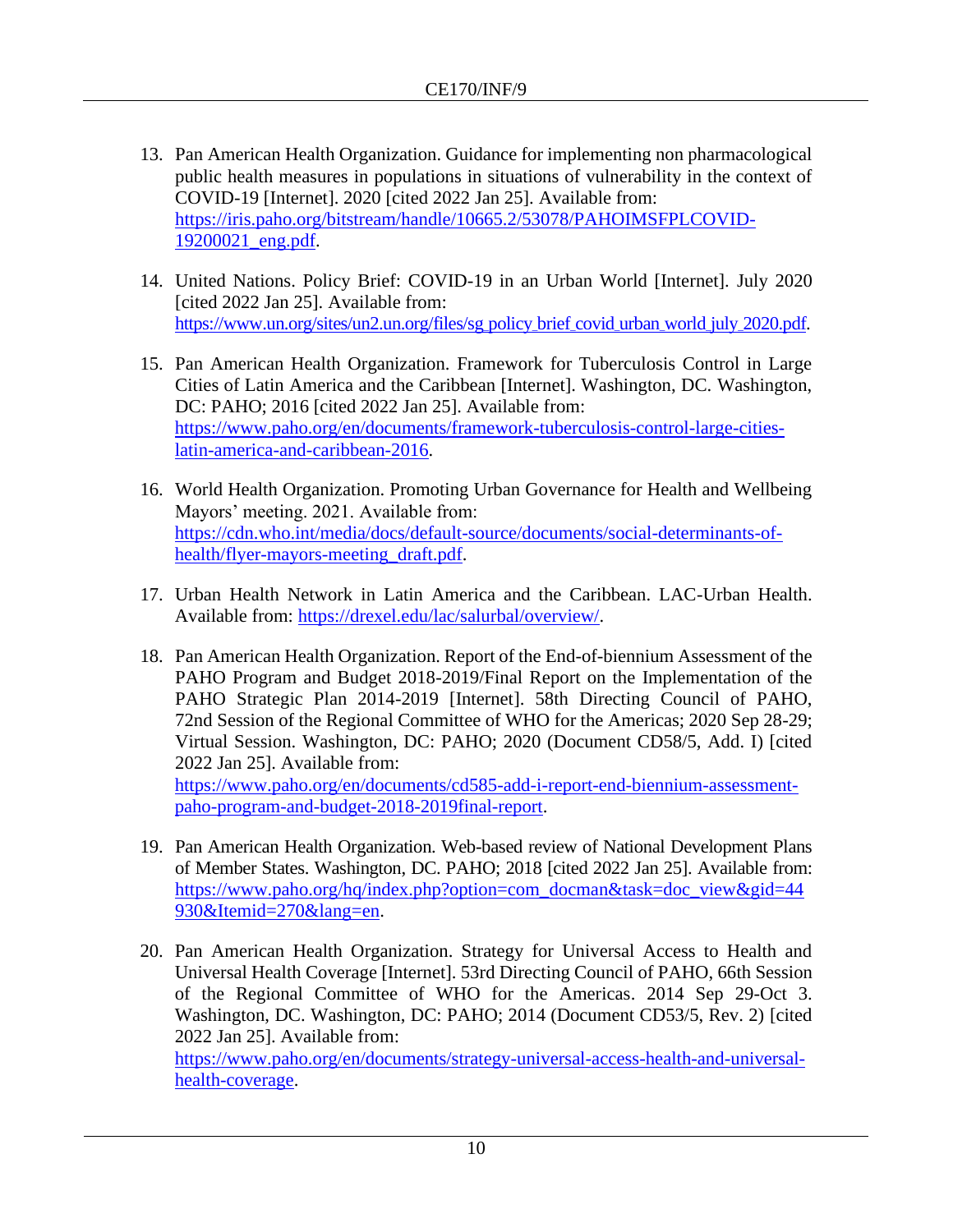21. Pan American Health Organization. Ampliación del acceso equitativo a los servicios de salud. Recomendaciones para la transformación de los sistemas de salud hacia la salud universal [Internet]. Washington, DC. Washington, DC: PAHO; 2022 [cited 2022 Feb 14]. Available from:

[https://iris.paho.org/bitstream/handle/10665.2/55657/9789275324264\\_spa.pdf.](https://iris.paho.org/bitstream/handle/10665.2/55657/9789275324264_spa.pdf)

- 22. UN-Habitat and World Health Organization. Integrating health in urban and territorial planning: A sourcebook [Internet]. Geneva: UN-Habitat and WHO; 2020. Available from: [https://www.who.int/publications/i/item/9789240003170.](https://www.who.int/publications/i/item/9789240003170)
- 23. World Health Organization. Healthy Cities Effective Approach to a Changing World [Internet]. Geneva: WHO; 2020. Available from: [https://www.who.int/publications/i/item/9789240004825.](https://www.who.int/publications/i/item/9789240004825)
- 24. Pan American Health Organization. Good road safety practices in the Americas: actionoriented data and stories [Internet]. Washington, DC: PAHO; 2019. Available from: [https://iris.paho.org/bitstream/handle/10665.2/51353/PAHONMH19013\\_eng.pdf.](https://iris.paho.org/bitstream/handle/10665.2/51353/PAHONMH19013_eng.pdf)
- 25. Pan American Health Organization. HIAP Health in All Policies, from the Global to the Local [Internet]. Washington, DC: PAHO; 2016. Available from: [https://www.paho.org/en/documents/hiap-health-all-policies-global-local.](https://www.paho.org/en/documents/hiap-health-all-policies-global-local)
- 26. World Health Organization. Strengthening Preparedness for COVID-19 in Cities and Urban Settings: Interim Guidance for Local Authorities [Internet]. Geneva: WHO; 2020. Available from: [https://www.who.int/publications/i/item/strengthening-preparedness-for-covid-19-in](https://www.who.int/publications/i/item/strengthening-preparedness-for-covid-19-in-cities-and-urban-settings)[cities-and-urban-settings.](https://www.who.int/publications/i/item/strengthening-preparedness-for-covid-19-in-cities-and-urban-settings)
- 27. Pan American Health Organization. Recommendations to Prevent COVID-19 Transmission at Food Fairs and Markets [Internet]. Washington, DC: PAHO; 2021. Available from: [https://iris.paho.org/handle/10665.2/55632.](https://iris.paho.org/handle/10665.2/55632)
- 28. Pan American Health Organization. Health in All Urban Policies: Lessons from Latin American Cities [Internet]. Washington, DC: PAHO; 2019. Available from: [https://www.paho.org/en/documents/health-all-urban-policies-lessons-latin-american](https://www.paho.org/en/documents/health-all-urban-policies-lessons-latin-american-cities)[cities.](https://www.paho.org/en/documents/health-all-urban-policies-lessons-latin-american-cities)
- 29. Santiago Declaration. Mayors Pre-Forum, Road to Shanghai 2016. Santiago, Chile; 2016 [cited 2022 Jan 7].
- 30. Paipa Declaration. Third Meeting of Mayors of Healthy Municipalities of the Region of the Americas. Paipa, Colombia; 2019 Nov [cited 2022 Jan 7].
- 31. Habitat III: The United Nations Conference on Housing and Sustainable Urban Development. National reports [Internet]. Oct 2016. Available from: [http://habitat3.org/the-new-urban-agenda/documents/national-reports/.](http://habitat3.org/the-new-urban-agenda/documents/national-reports/)